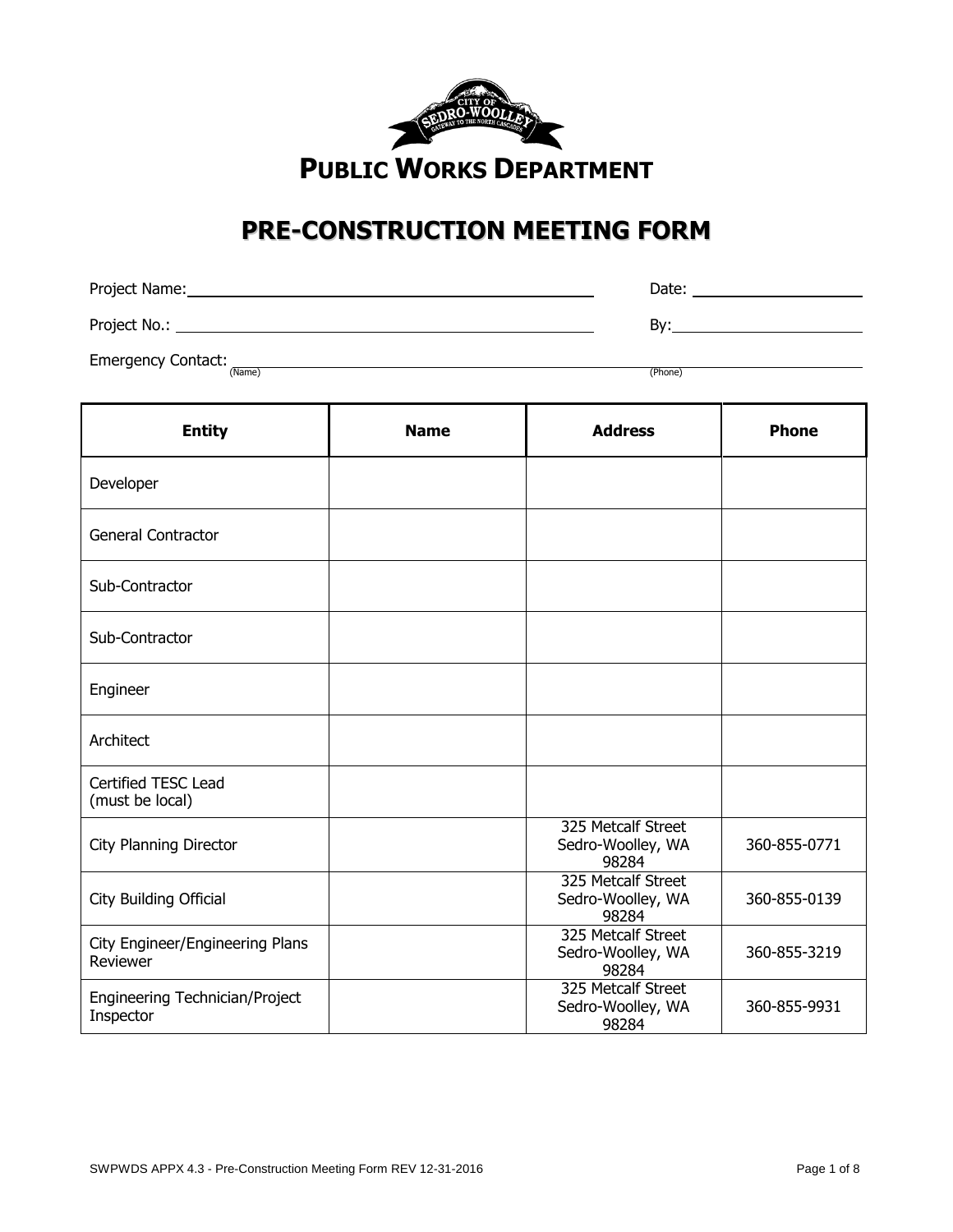## **AGENDA FOR MEETING (Checked Items Have Been Discussed)**

|                | <b>BUILDING DEPARTMENT COMMENTS:</b>   |
|----------------|----------------------------------------|
|                | <b>Special Conditions:</b>             |
|                |                                        |
|                |                                        |
|                |                                        |
|                | PLANNING DEPARTMENT COMMENTS:          |
| <b>College</b> | <b>Special Conditions:</b>             |
|                |                                        |
|                |                                        |
|                |                                        |
|                |                                        |
| $\mathcal{L}$  | <b>SEPA Conditions:</b>                |
|                |                                        |
|                |                                        |
|                |                                        |
| $\mathcal{L}$  | <b>Sensitive Area Conditions:</b>      |
|                |                                        |
|                |                                        |
|                |                                        |
|                |                                        |
|                | PUBLIC WORKS COMMENTS:                 |
|                | <b>Public Works Special Conditions</b> |
|                |                                        |
|                |                                        |
|                |                                        |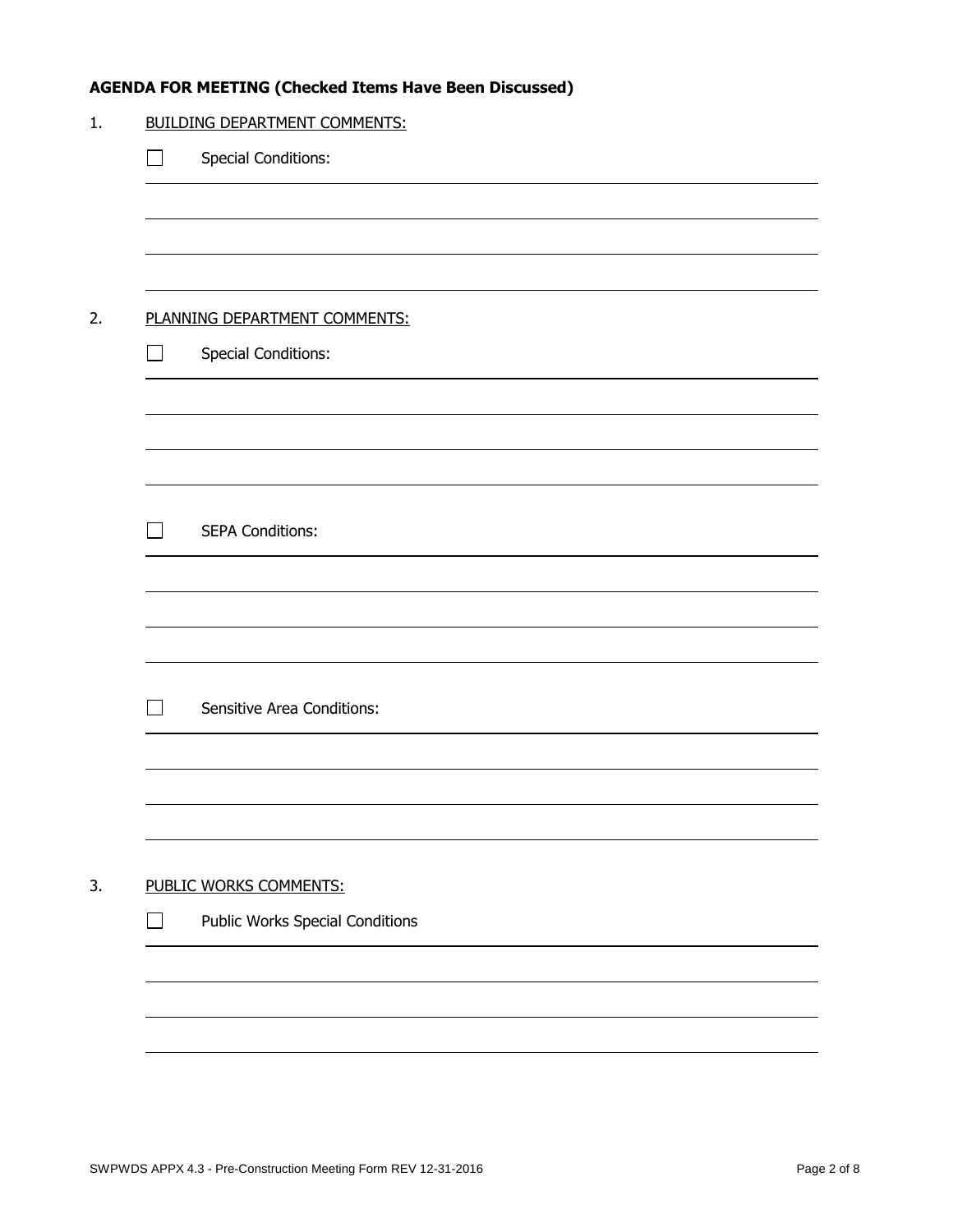## 4. DOCUMENTS REQUIRED AT THE PRE-CONSTRUCTION CONFERENCE:

- $\Box$  Issued Permit And Approved Construction Plans
- Copy Of Certificate Of Liability Insurance Naming City Of Sedro-Woolley As Additional Insured

## 5. DOCUMENTS REQUIRED AT THE JOB SITE WHILE UNDER CONSTRUCTION:

- $\Box$ Approved plans, shall be annotated with any revisions made during construction.
- П Building Permit
- Right of Way Permits, Clearing and Grading form, etc.  $\Box$

## 6. REFERENCED DOCUMENTS:

- $\Box$ City of Sedro-Woolley Design and Development Standards
- $\Box$ Sedro-Woolley Public Works Department Standards (SWPWDS)
- П DOE Stormwater Management Manual for Western Washington (SWMMWW), current edition
- $\Box$ WSDOT/APWA Standard Specifications and Plans, current edition
- $\Box$ Call One-Call (1-800-424-5555) and locate all existing Utilities prior to starting any work
- $\Box$ Call City of Sedro-Woolley Street Department for Storm Drainage Location – 360-856-0151
- П. Contact WSDOT Development Services – 360-757-5999, if work impacts SR9 or SR20

## 7. GENERAL REQUIREMENTS:

- $\Box$ Safety: Contractor is responsible for safety on site. City may contact WISHA at any time as necessary.
- П. Hours of construction: Monday - Friday 7:00 am to 9:00 pm; Saturday and Sunday 8:00 am to 9:00 pm. Authorization to work outside these hours must be granted by the City Supervisor.
- $\Box$ Procedure for Deviation from Approved Plan: Any minor deviations to the approved plans must be reviewed and approved by the inspector prior to construction. Significant revisions to plans shall be submitted to and approved by the City of Sedro-Woolley Public Works Engineer prior to construction of work.
- П All materials used must meet WSDOT, APWA and Sedro-Woolley specifications. All materials not meeting these specifications must be removed as directed by the inspector.
- $\Box$ Electrical permit for power service required.

## 8. SAFETY AND HAZARDS:

- $\Box$ Protect the traveling public. Ensure pedestrian safety, particularly along school routes, provide for emergency services and vehicles and protect site from children.
- $\Box$ Traffic signing must be meet Manual Uniform Traffic Control Devices (MUTCD) standards, current edition.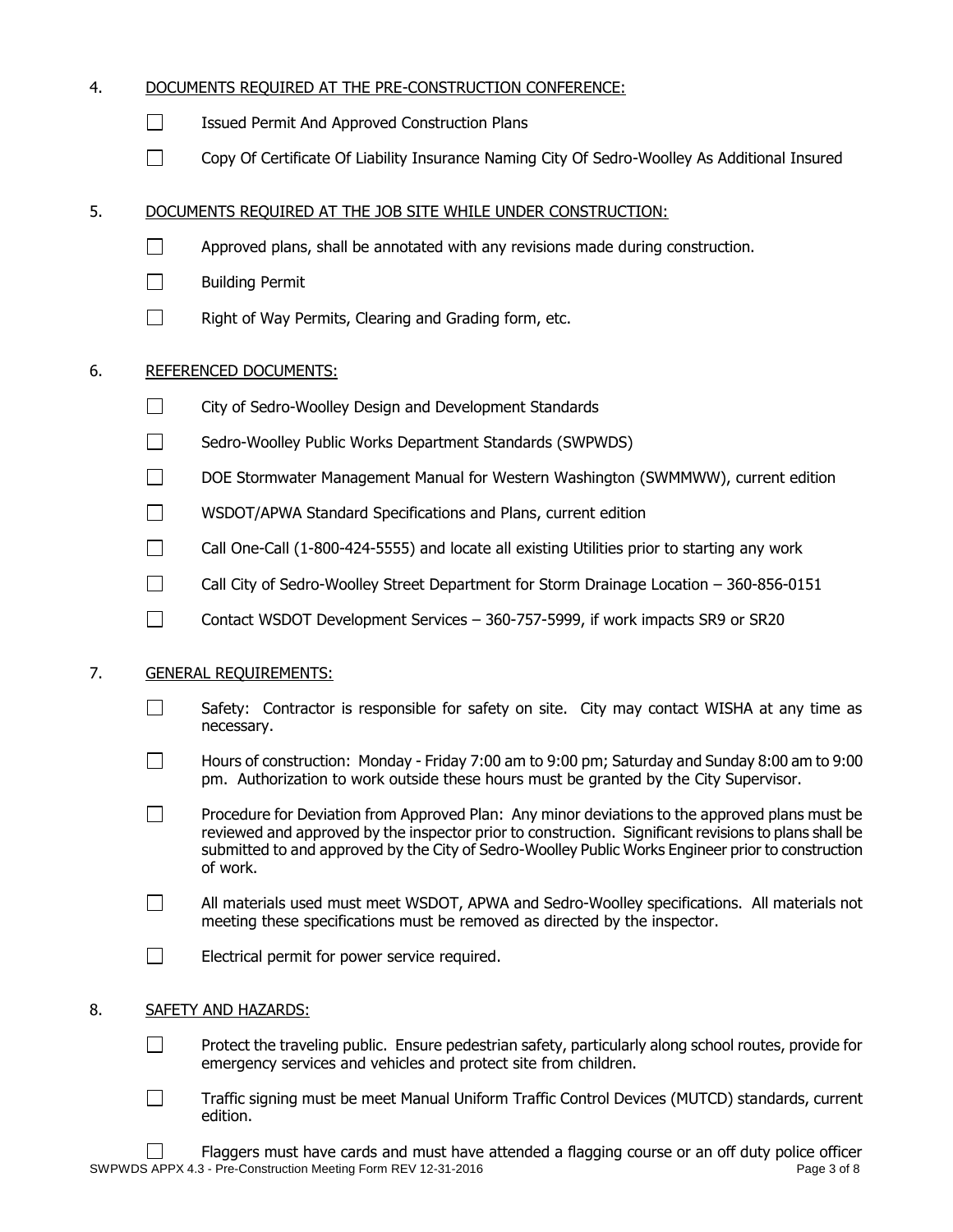may be hired.

- $\Box$ Sequential arrow board signs may be required on all major streets in addition to flaggers.
- $\Box$ Traffic Control: Submit traffic control plan to inspector 3 days (72 hours) prior to any lane closures, rerouting of traffic, etc. No Detours or Closures Allowed without approval from Public Works Director, Fire Chief, and Chief of Police.
- $\Box$ Provide barricade as follows:
	- 1. Temporary closures.
	- 2. Street termination and temporary turnarounds.
	- 3. Flashing lights must be on barricades for nighttime visibility.
- $\Box$ Haul routes: Submit a haul route for trucks using City streets prior to performing work. Cover all materials, as necessary, to prevent debris from falling onto public streets. Sweep any debris deposited on roadways outside of construction limits.

#### 9. THE PUBLIC WORKS DEPARTMENT INSPECTOR MUST BE NOTIFIED AT LEAST TWO WORKING DAYS BEFORE THE FOLLOWING STAGES OF CONSTRUCTION:

- $\Box$ Prior to starting work
- П Prior to starting any underground utility work or street embankment within public right of way
- $\Box$ Prior to placing curb, gutter, and sidewalk forms and pouring concrete
- П Prior to pouring cast-in-place concrete structures, e.g., traffic signal and street light bases
- $\Box$ Prior to placing crushed rock on roadway subgrades paving roadways
- $\Box$  Prior to installing control structures for storm water facilities
- 10. TEMPORARY EROSION/SEDIMENTATION CONTROL PLAN (TESC):
	- П Erosion and sediment controls shall be installed as the first step of construction. Verify construction schedule and sequence:
		- 1. Construction Entrance with non-woven filter fabric.
		- 2. Silt fences Bury bottom of fence with compacted native material.
		- 3. Install Silt traps/ponds as required.
		- 4. Storm drain inlet protection of all on-site and off-site catch basins Placing filter fabric between frame and grate on catch basins on and off-site is not allowed.
		- 5. Protect all streams and water bodies.
		- 6. Control Dust.
		- 7. Use only orange construction fencing to delineate "KEEP OUT" areas.
	- П The following areas shall be flagged:
		- 1. Wetlands,
		- 2. Streams,<br>3. Lakes and
		- Lakes and ponds,
		- 4. Steep slopes,
		- 5. Native Growth Protection Areas (NGPA) and Protected Critical Areas (PCA).
		- 6. Significant Trees Install orange construction fence around dripline of tree.
	- $\Box$ The Public Works Inspector may require additional erosion and sedimentation control measures based on field conditions and weather.
	- $\Box$ Erosion and sedimentation controls are required throughout the life of the project. Contractor shall inspect site after each rain event to ensure TESC measures are effectively working.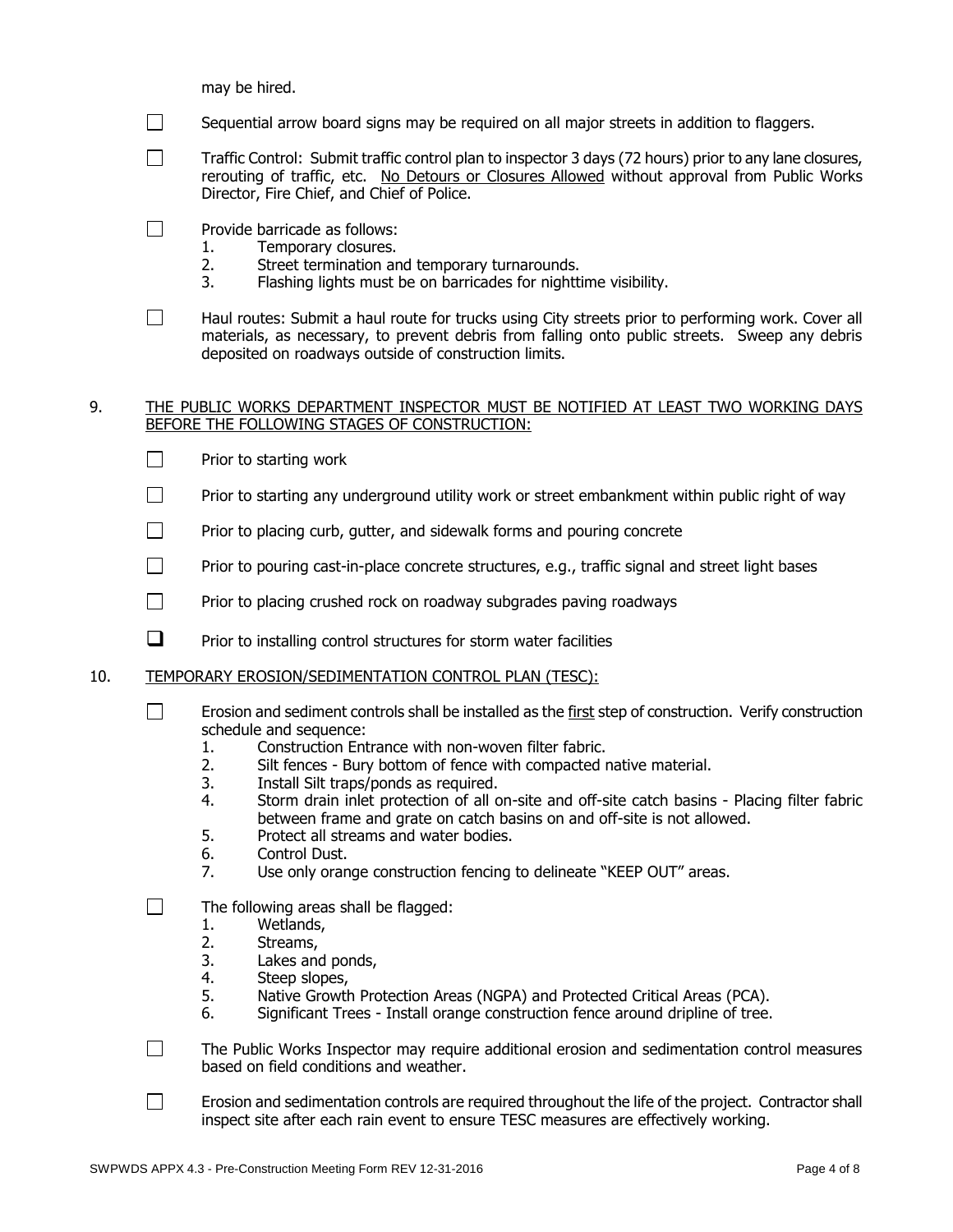- $\Box$ Control mud onto streets:
	- 1. Install rock pad. Use truck wash depending on site conditions.
	- 2. Wash truck tires if necessary.
	- 3. Keep adjoining roads clean. Clean roadways with sweeper; do not use water trucks.
- $\Box$ All cleared areas must be mulched and seeded or otherwise stabilized within 15 days to prevent sediment-laden water from leaving the site or entering the storm drainage system.
- $\Box$ Provide an area on-site for cleaning concrete trucks and hand tools. Effluent from concrete operations shall not enter any storm drainage systems.
- $\Box$ Use spill response kits (from Pacific Marine Environmental or equivalent) when constructing near bodies of water.
- $\Box$ Trackwalk all slopes.
- Manufactured "silt socks" on ALL catchbasins on site and downstream of site where exposed to П. sediment-laden runoff. Filter fabric stretched over or under catchbasin grates is not an acceptable alternative.

#### 11. PERMANENT STORM DRAINAGE FACILITIES:

- $\Box$ Location conflicts - Relocation shall be designed by a design engineer and approved by the City Review Engineer.
- $\Box$ Drainage Structures:
	- 1. All Sections including adjustment sections requires rubber gaskets.<br>2. Grout catch basins to create a watertight structure.
	- Grout catch basins to create a watertight structure.
	- 3. Ladders extend to within 12 inches from bottom of catch basins and securely fasten to CB.
	- 4. Stencil at inlets "Outfall to stream--Dump no pollutants, City of Sedro-Woolley, Storm or Drain".
	- 5. Locking covers and grates required outside of traveled roadway.
	- 6. Wire mesh reinforced collar required for all frames outside of asphalt/concrete paved areas.
- $\Box$  Lot stub outs installed and staked prior to final construction approval.
- $\Box$ Biofiltration swales:
	- 1. Uniform profile shall be along entire length of swale, no ponding.
	- 2. Bottom width shall be level and uniform.
	- 3. Construct side slopes per plan.
	- 4. Provide copy of seed mix label to inspector prior to seeding. Water the seed mixture as necessary to ensure germination.
	- 5. Shall be operational before acceptance.
- П Overflow, spillways, gravel filter windows, must be constructed per plans and spec's, no deviations. As-built for verification is required.
- $\Box$ Quarry rock must be sound "hard" durable rock. No recycled material, concrete, or asphalt rubble.
- $\Box$ Bevel ends of culverts.
- $\Box$ Vaned grates required for all CB's located in rights-of-way.
- 12. RETENTION/DETENTION FACILITIES AND WET POND/VAULTS:
	- П Property corners on easements and tracts must be permanently staked and facilities must be built within the easement as shown on the plans.
		- Secure site with fence and access gate.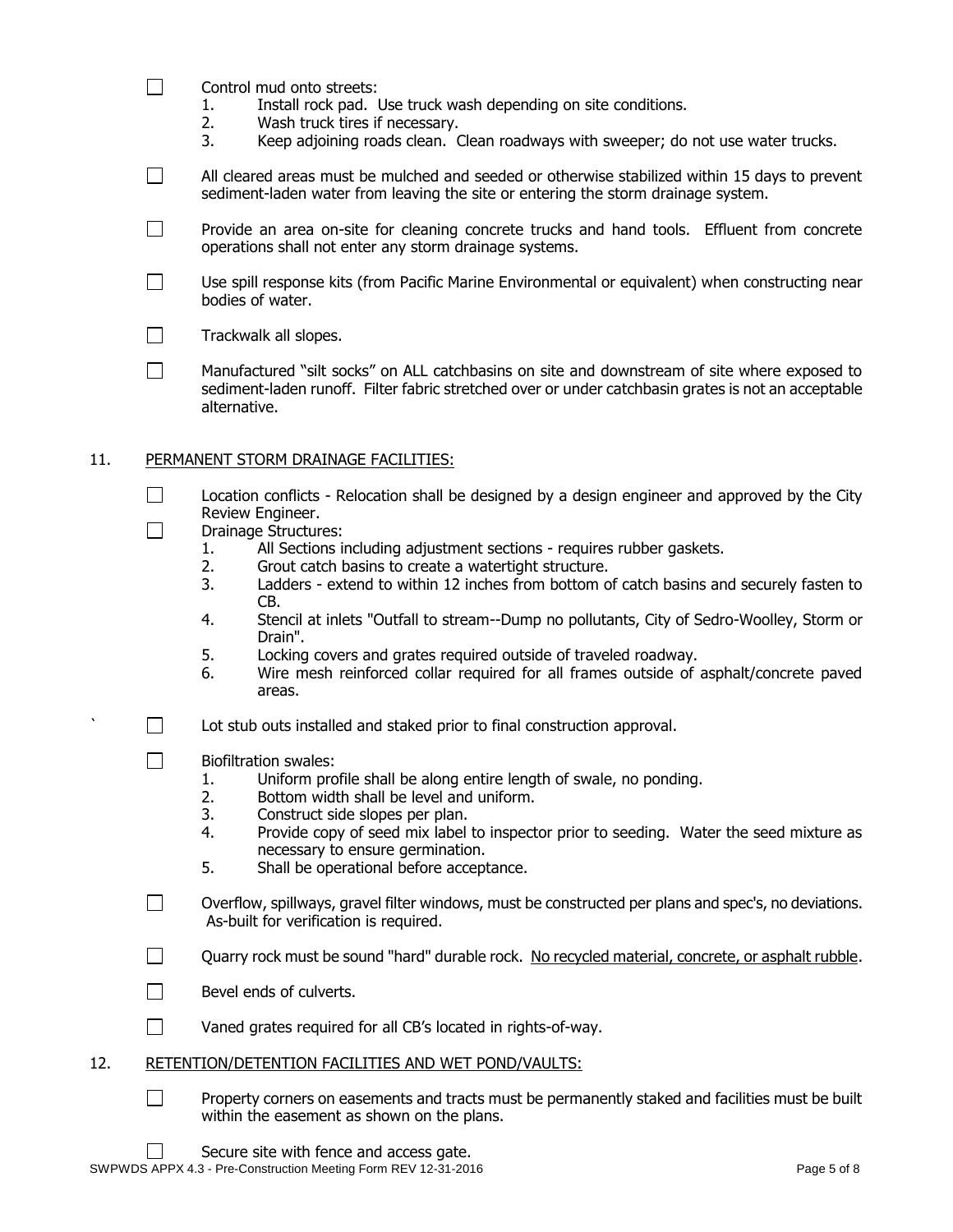- $\Box$ Pond slopes shall be 3:1 or flatter except where noted on approved plans.
- $\Box$ Provide access road to control structure, pond bottom, and to all vaults or tanks.
- $\Box$ Restrict or "T" section riser and gate control assembly:
	- 1. Required inspection of "T" section prior to installation to verify orifice sizes.
	- 2. Shear Gate and pipe joints must be watertight.
	- 3. Provide a minimum 2 foot radius clearance area around ladder.
	- 4. Provide a minimum 2 foot of clearance between riser and inlet pipe(s).
	- 5. Install riser straps and gate rod.
- Covers on Restrict or and access manholes must be solid, round, locking lids marked "Storm" or  $\Box$ "Drain".
- 13. ROADWAY CERTIFICATION REQUIREMENTS (Minimum test and sample frequency) (Additional tests may be required as the inspector deems necessary.):
	- $\Box$ Density Tests, WSDOT Sec. 2-03. Performed by: City-approved Independent Lab
	- Compaction Control Tests methodology: П
		- 1. WSDOT Method 609 (Standard and Modified Proctor) non-granular materials.
		- 2. Granular materials, WSDOT Method 606 (maximum density curve) granular materials greater than 25% retained by No. 4.
		- 3. Proper moisture must be maintained throughout placing and compacting; moisture for compaction must be within 3% of optimum.
	- $\Box$ Trenches: See SWMC Section 15.40. and Sedro-Woolley standard Trench Detail(s). Sanitary, storm, water, gas, and power, etc., in the roadway prism:
		- 1. One test per 100 lineal feet, minimum, on roadway.
		- 2. Test up to 50% trench depth 95% compaction required.
		- 3. One test per 100 lineal feet, minimum, under curb.
		- 4. Water mains WSDOT/APWA Sec. 701-.3(1) 95% of maximum density as determined by ASTM D1557 (Standard Proctor).
		- 5. In place densities shall be determined by nuclear methods.
	- $\Box$ Sub-grade, WSDOT/APWA Sec. 2-06.
		- 1. One test per 100 linear feet, minimum, on each foot of fill.
		- 2. A minimum of one test per lift.
		- 3. Compaction method "B" shall be used unless otherwise specified.
		- 4. All materials must be from WSDOT pre-qualified pits.
		- 5. Compaction reports must be submitted to inspector before placing crushed surfacing, asphalt, concrete curb, and sidewalk (including trench restoration when tests may be required in each lift).
		- 6. Inspector may require additional tests on subgrade, concrete, or asphalt. The contractor shall pay for the costs of testing.
		- 7. Density test reports must be performed one week, and submitted to the inspector at least three days prior to installing paving, sidewalks or curbs.
		- 8. The developer/contractor shall "proof roll" the sub-grade, while the Public Works inspector is present, to verify the sub-grade is visibly firm, compact, and suitable for surfacing. Compaction reports shall be submitted to the Public Works Inspector.

 $\Box$ Asphalt Construction, WSDOT/APWA Sec. 5-04.

- 1. Surface smoothness maximum variation in 10' parallel to center line is 1/8" and transverse 1/4".
- 2. Compaction (92% of maximum density).
- 3. Five tests per day or 400 tons, or minimum of two tests.
- 4. Thickness verified by coring, two cores per 50,000 sf or fraction thereof, or as determined by inspector in field.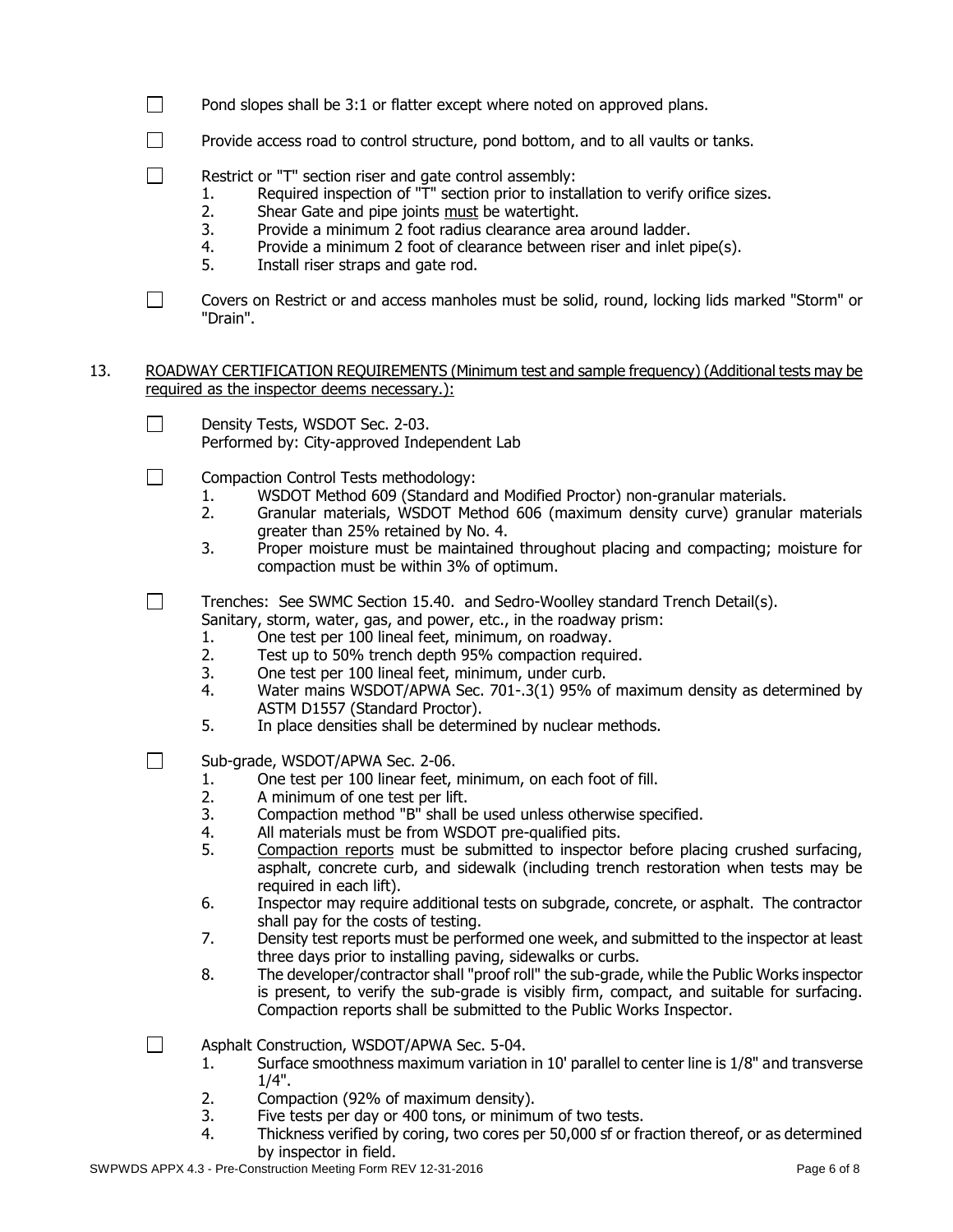- 5. All asphalt to be removed must be saw cut. Additional asphalt may be required for removal by the inspector.
- 6. Abutting edges, curb, and ATB, must be thoroughly cleaned and tacked prior to asphalt paving, with CSS-1 or STE-1. Seal all final joints, and over cuts of saws with same.
- П Concrete Construction.
	- 1. Tests, WSDOT/APWA Section 8-94.3(1) and 6-02.3(2). Performed by:
	- 2. Weather limitations. During the first 14 days of curing, the contractor must protect from freezing.
	- 3. Concrete specification is 5¾ sack, 1¼ rock, air entrained, 3" slump and must be verified on delivery tickets. Any deviation from this specification must be requested in letter form, 48 hours before concrete is placed.
	- 4. Clear curing compound required. No Calcium Chloride allowed.
	- 5. Protect concrete. No graffiti, footprints, or other objectionable marks allowed or panel will have to be replaced.
	- 6. No Monolithic Pours.
	- 7. Curbs shall conform to WSDOT standard plans.
	- 8. Joints in curb and gutter shall conform to ...
	- 9. Wheelchair ramps shall conform to WSDOT Standard Plans and Sedro-Woolley Detail(s).
	- 10. Concrete Structures Certification: Bridges, Retaining Walls, and Retention Vaults designed by a professional structural engineer require special inspections by same.
	- 11. No saw cutting joints. Joints in sidewalk must align with joints in curbs.
	- 12. 12" diameter PVC Sleeve 18" in depth for all mail box post and sign posts in sidewalks.

## 14. ILLUMINATION AND TRAFFIC SIGNAL INSTALLATION

- $\Box$ Test Cylinders to be made by an independent lab. Results of breaks to be sent to the City Inspector.
- $\Box$ WSDOT Traffic Signal Technician may assist with final inspection.

## 15. RESTORATION OF THE RIGHT-OF-WAY

- Contractor must leave right of way in a condition equal to existing or better than pre-construction condition.
- $\Box$ Seed, mulch, and fertilize for erosion control and appearance.
- $\Box$ All drainage systems must be fully restored and operational before final acceptance.

## 16. PERFORMANCE & ACCEPTANCE OF WORK

 $\Box$ 

- П Final Inspection and Final Acceptance
	- 1. Call PW inspector to schedule final inspection. Allow 5 days for the PW inspector to prepare list of deficiencies (punch list).
	- 2. Complete punch list items before calling for re-inspection.
	- 3. The applicant shall respond and correct punch list deficiencies prior to construction acceptance.
	- Note: The hourly rate to conduct inspections is \$45.00/hr for the Public Works Inspector and \$70/hr for the City Engineer.

## 17. RELEASE OF PERFORMANCE/MAINTENANCE BOND OR ASSIGNMENT OF FUNDS

- Prior to release of Performance Bond or assignment of funds, the following shall be completed:
	- 1. Record Drawings submitted to and accepted by the City.
- SWPWDS APPX 4.3 Pre-Construction Meeting Form REV 12-31-2016 **Page 7 of 8** Page 7 of 8 2. Payment of all unpaid fees (including inspection and Record Drawing review fees).